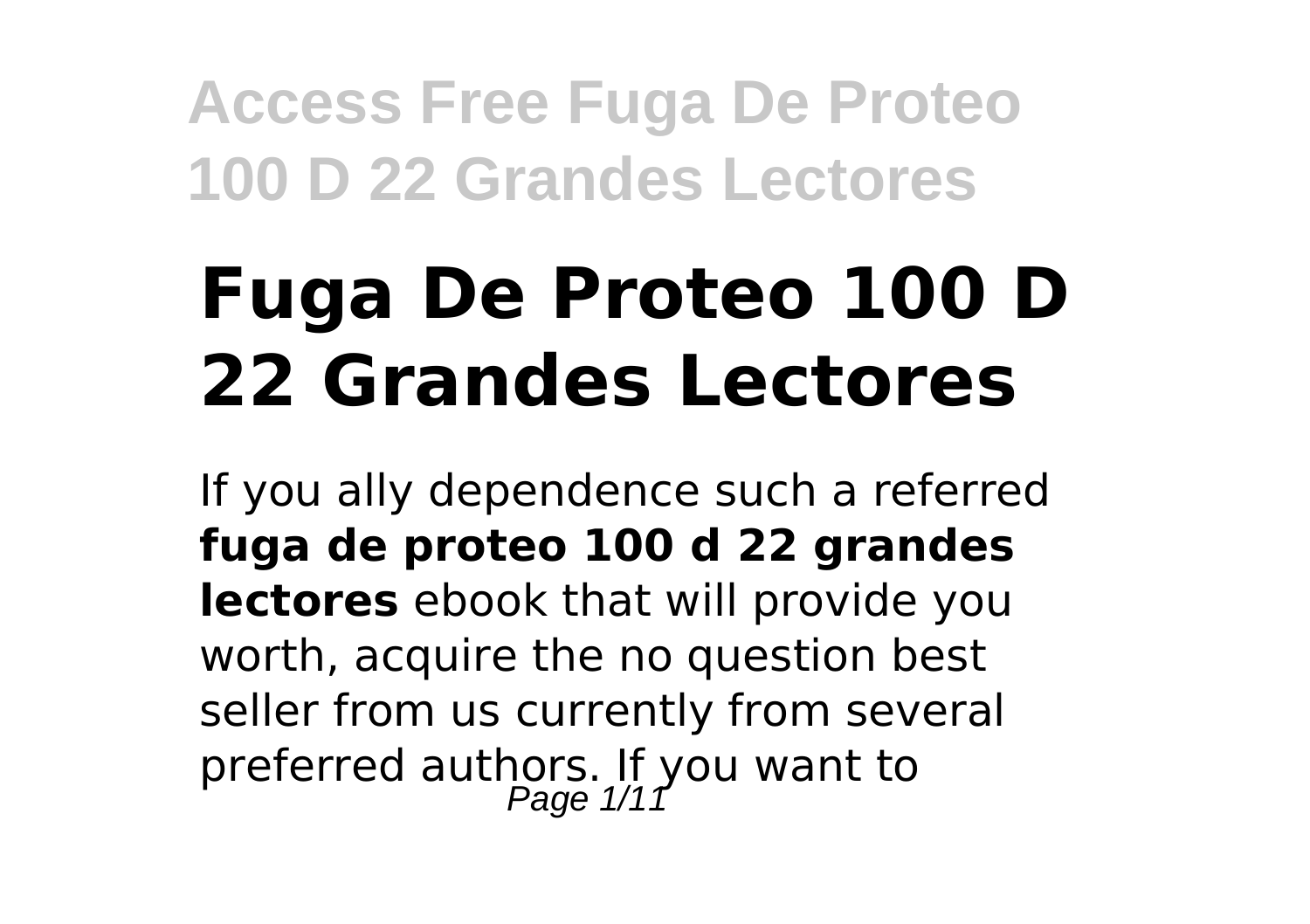hilarious books, lots of novels, tale, jokes, and more fictions collections are along with launched, from best seller to one of the most current released.

You may not be perplexed to enjoy all books collections fuga de proteo 100 d 22 grandes lectores that we will very offer. It is not nearly the costs. It's very

Page 2/11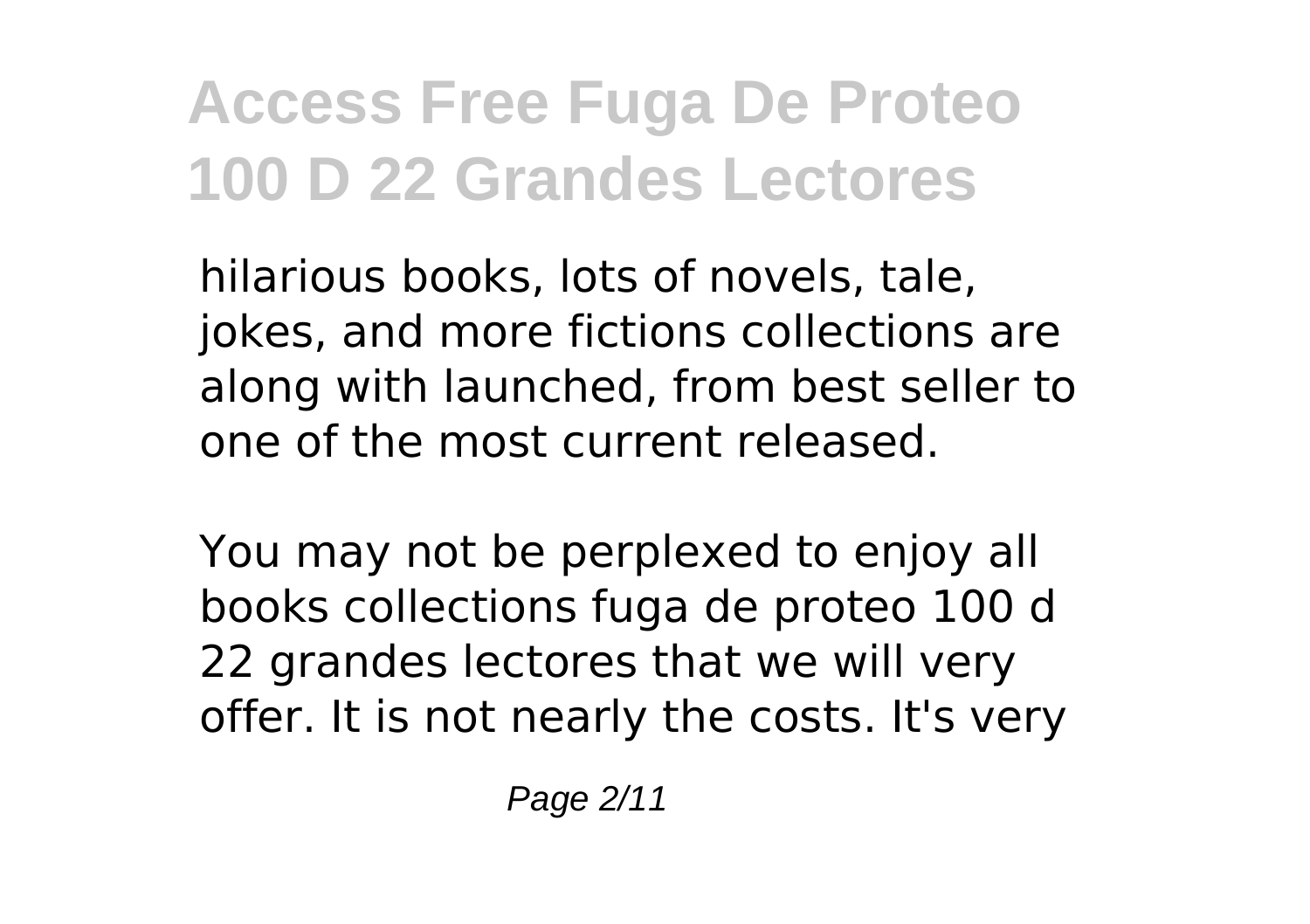nearly what you compulsion currently. This fuga de proteo 100 d 22 grandes lectores, as one of the most in force sellers here will completely be in the midst of the best options to review.

Get free eBooks for your eBook reader, PDA or iPOD from a collection of over 33,000 books with ManyBooks. It

Page 3/11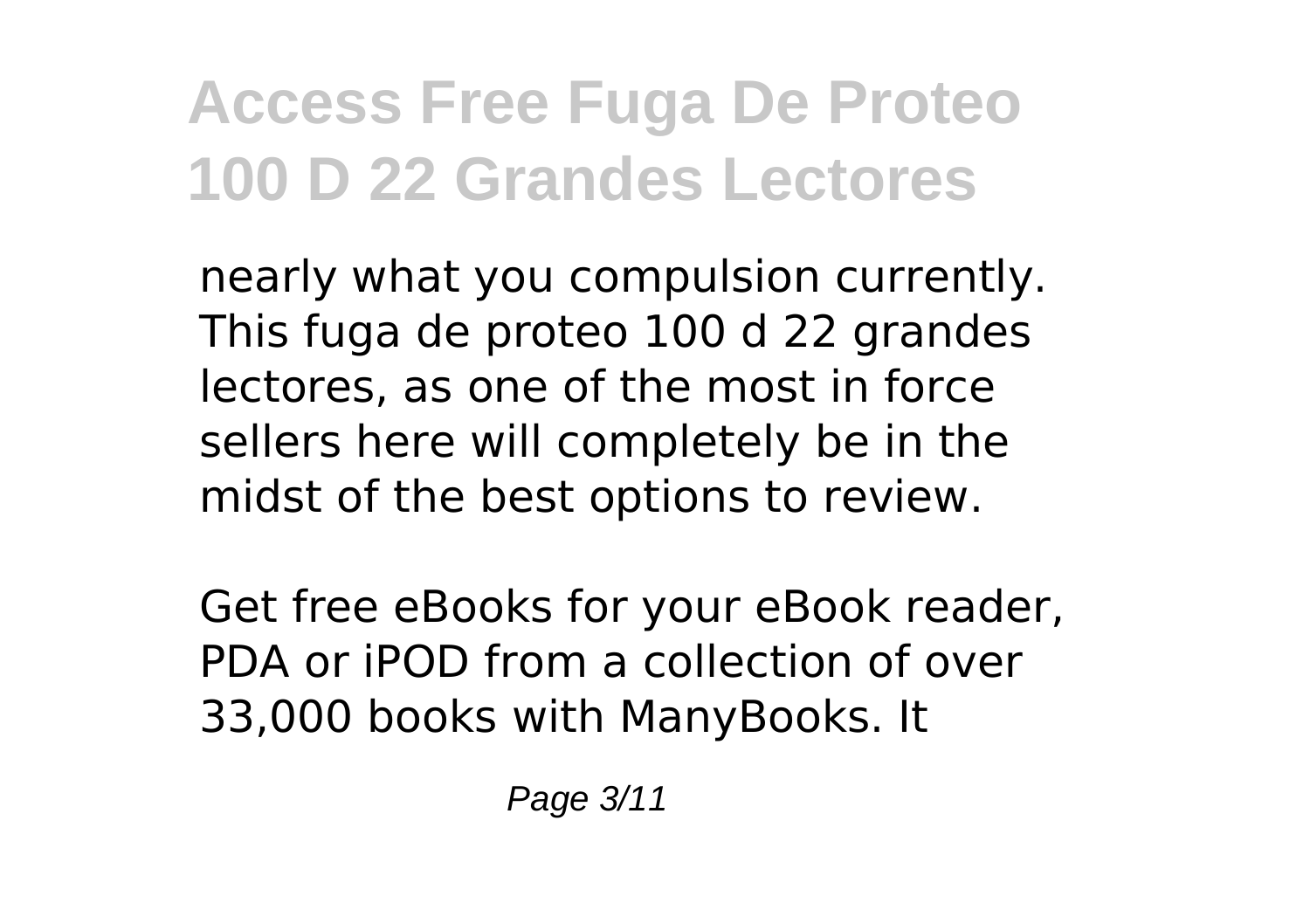features an eye-catching front page that lets you browse through books by authors, recent reviews, languages, titles and more. Not only that you have a lot of free stuff to choose from, but the eBooks can be read on most of the reading platforms like, eReaders. Kindle, iPads, and Nooks.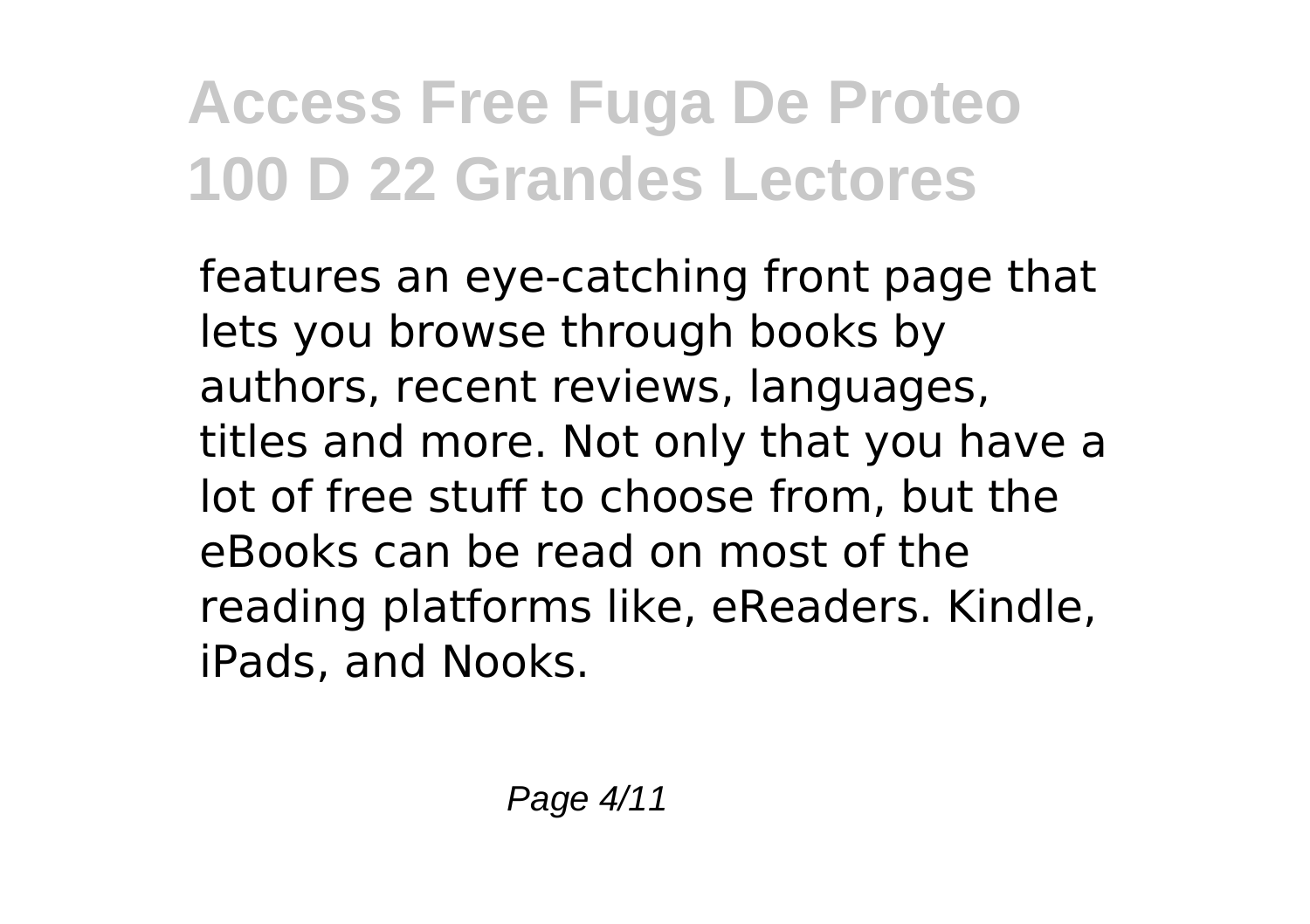#### **Fuga De Proteo 100 D**

Designao vulgar de vrios peixes cicldeos de gua doce; car. acaraj\* : s. m. Cul. Prato da cozinha afro-baiana, que consiste num bolinho feito de feijo amassado e frito em azeite-de-dend, e que se serve com camaro, molho de pimenta e cebola. acaranguejado : adj. Parecido com caranguejo. acara"inhar :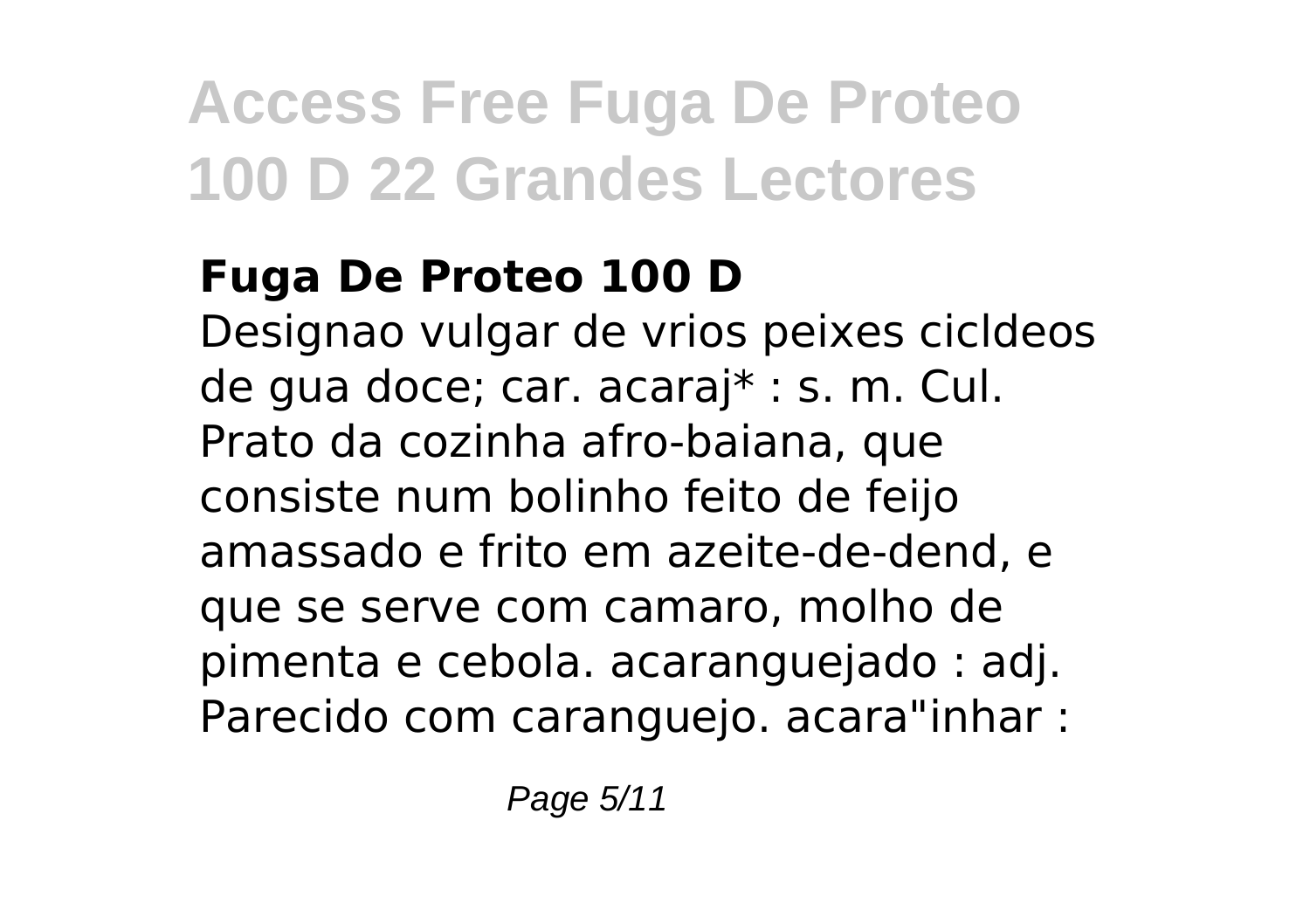v.

### **Dicionário de Português | PDF | Aborto | Abelhas**

El terrorismo de Estado en Argentina en las décadas de 1970 y 1980 fue un período de terrorismo de Estado llevado a cabo en el país que culminó con la última dictadura cívico-militar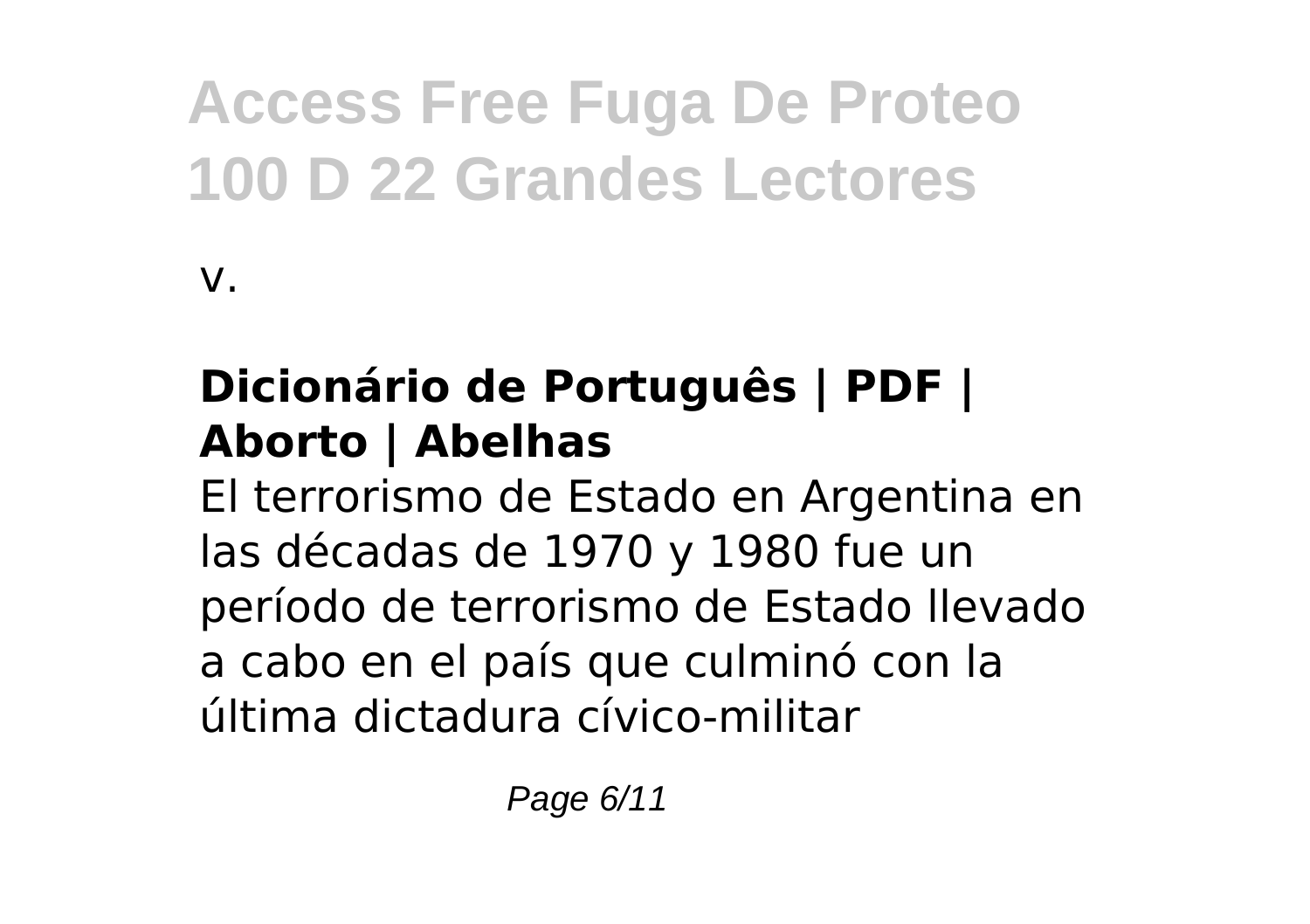autodenominada «Proceso de Reorganización Nacional», que gobernó desde el 24 de marzo de 1976 hasta la restauración de la democracia en 1983, como parte de la Operación Cóndor. [1]

#### **Terrorismo de Estado en Argentina en las décadas de 1970 y ...** 0 83 de 2 , 3 el 92 . 69 la 53 en 7 y 8 "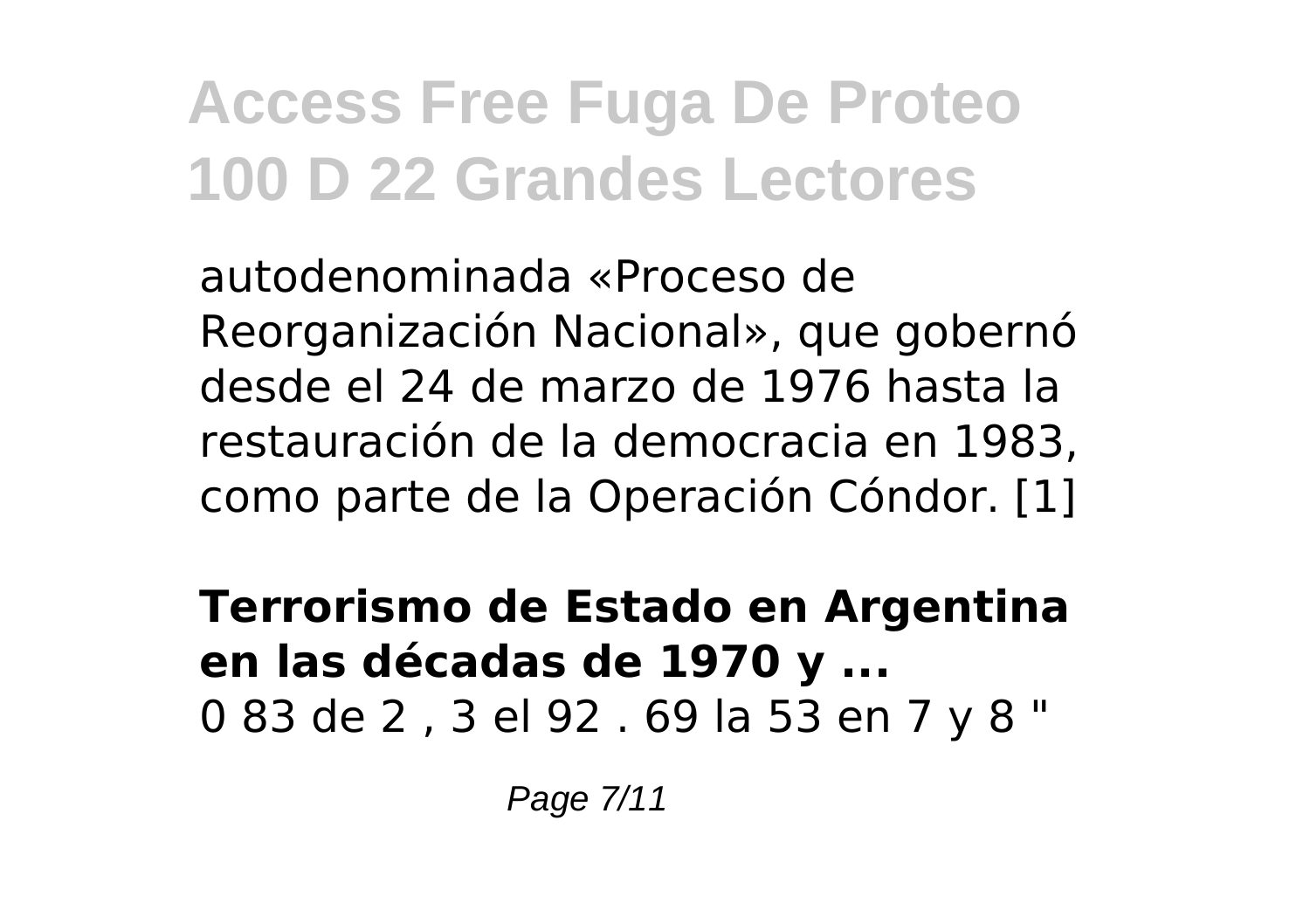94 a 80 que 57 se 50 los 62 un 4 por 15 0000 91 una 17 con 86 ) 98 ( 20 las 21 su 6 es 66 para 46 como 25 El 26 En 93 fue 51 La 29 más 30 00 71 0 67 o 11 no 73 lo 84 sus 13 : 5 000 71 entre 10 ; 3 le 68 años 42 - 20 también 34 dos 13 hasta 10 son 96 Los 70 pero 49 este 22 donde 57 ha 12 era 66 sobre 10 ser 82 desde 10 Se 48 ciudad 75 esta 53 parte ...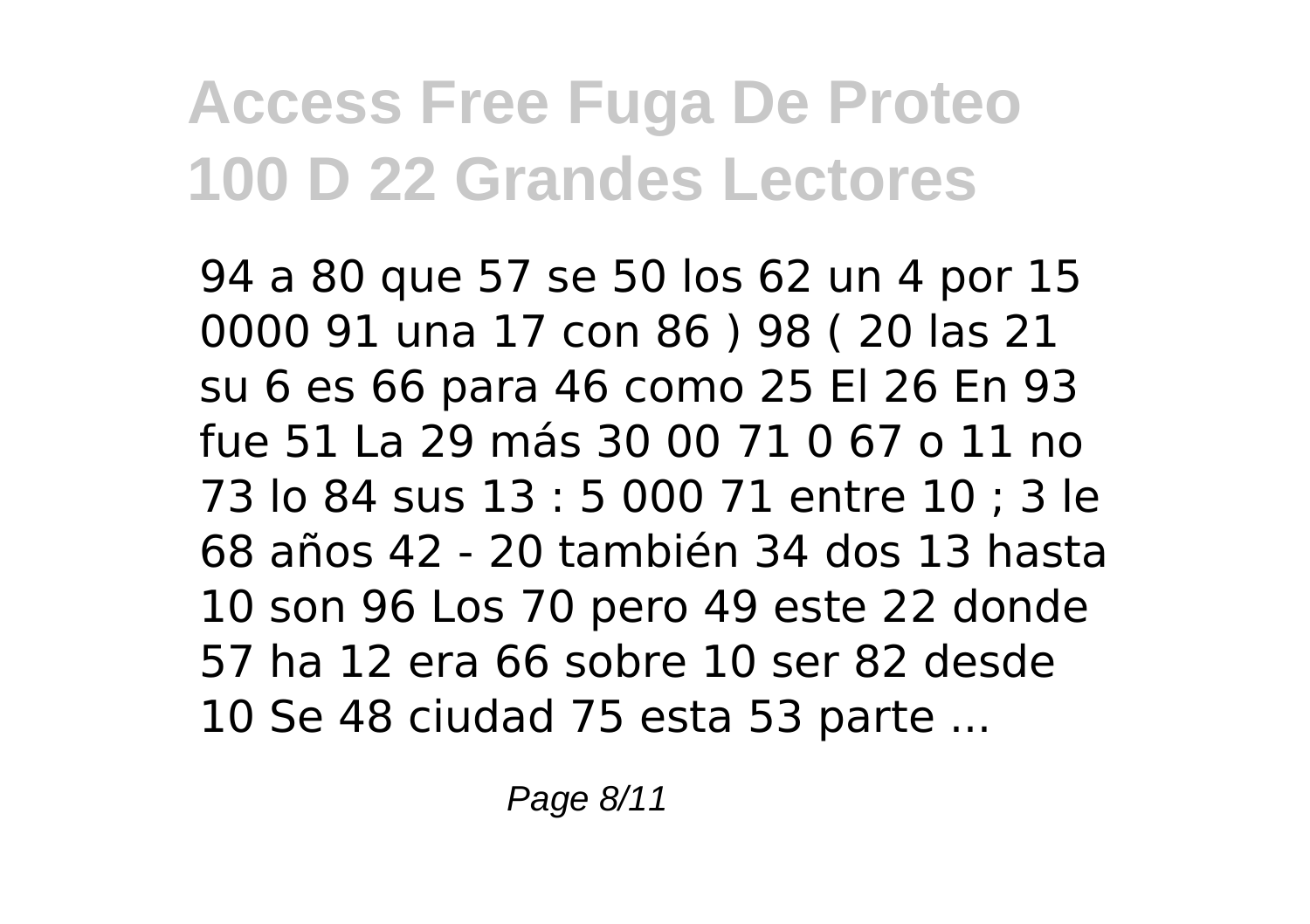### **lindat.mff.cuni.cz**

Italia Stato dell'Europa meridionale, corrispondente a una delle regioni naturali europee meglio individuate, data la nettezza dei confini marittimi e di quello terrestre: la catena alpina, con la quale si collega all'Europa centrale (da O a E: Francia, Svizzera, Austria,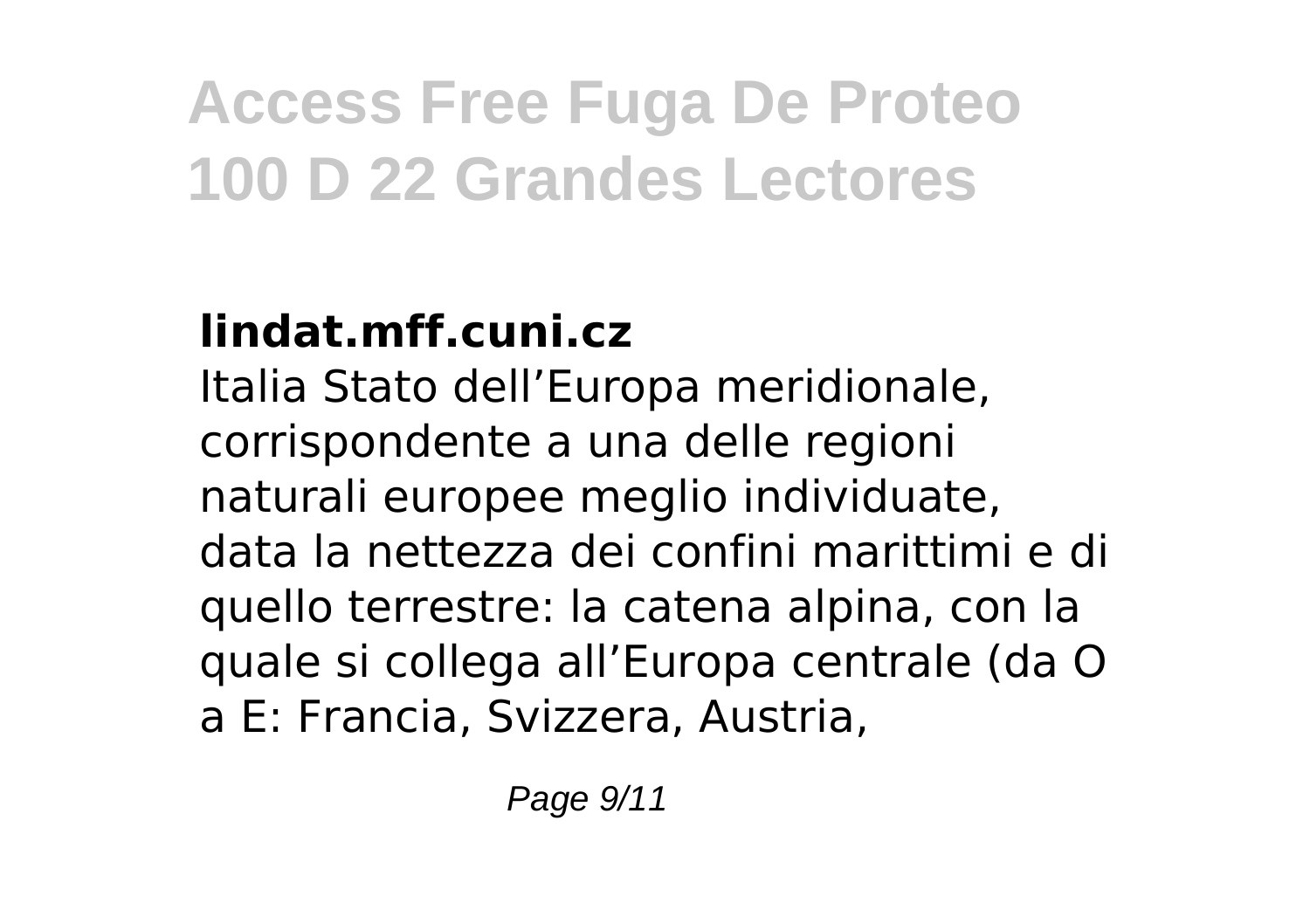Slovenia).Come regione naturale, tra lo spartiacque alpino e i tre mari (Adriatico, Ionio e Ligure-Tirreno) che la ...

Copyright code: [d41d8cd98f00b204e9800998ecf8427e.](/sitemap.xml)

Page 10/11